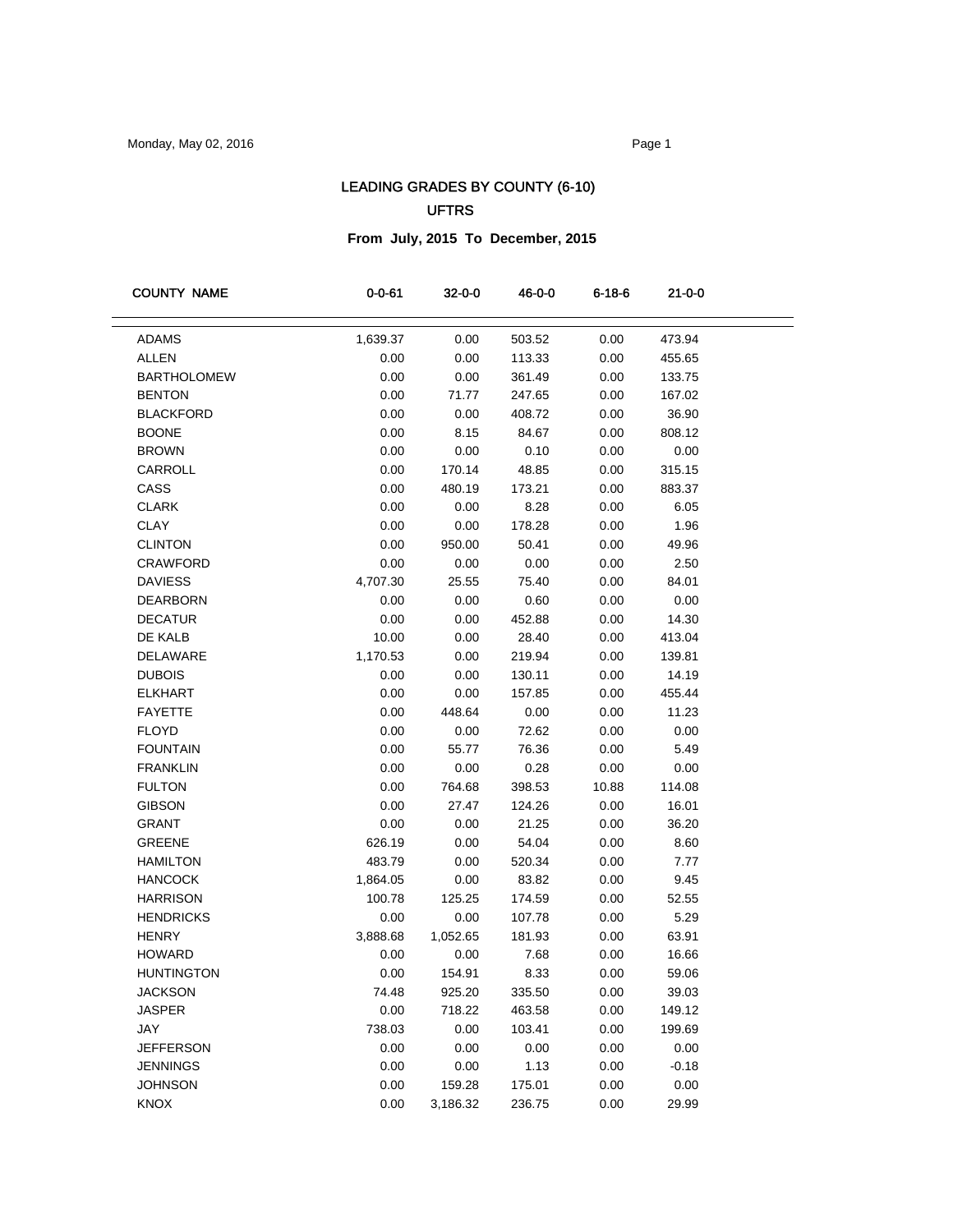# LEADING GRADES BY COUNTY (6-10) UFTRS

## **From July, 2015 To December, 2015**

| <b>COUNTY NAME</b> | $0 - 0 - 61$ | 32-0-0   | 46-0-0 | 6-18-6   | 21-0-0 |  |
|--------------------|--------------|----------|--------|----------|--------|--|
|                    |              |          |        |          |        |  |
| <b>KOSCIUSKO</b>   | 0.00         | 2,450.00 | 287.69 | 0.00     | 316.75 |  |
| LAGRANGE           | 0.00         | 25.06    | 26.91  | 0.00     | 69.75  |  |
| LAKE               | 0.00         | 112.96   | 56.29  | 0.00     | 237.16 |  |
| LA PORTE           | 0.00         | 1,194.72 | 537.43 | 0.00     | 196.08 |  |
| LAWRENCE           | 757.17       | 25.55    | 44.68  | 0.00     | 0.00   |  |
| <b>MADISON</b>     | 3,298.44     | 0.00     | 422.24 | 0.00     | 50.93  |  |
| <b>MARION</b>      | 0.00         | 0.00     | 175.30 | 0.00     | 1.08   |  |
| <b>MARSHALL</b>    | 0.00         | 173.57   | 109.91 | 0.00     | 515.23 |  |
| <b>MARTIN</b>      | 699.63       | 0.00     | 11.79  | 0.00     | 11.15  |  |
| <b>MIAMI</b>       | 0.00         | 227.00   | 34.62  | 0.00     | 94.23  |  |
| <b>MONROE</b>      | 0.00         | 0.00     | 3.75   | 0.00     | 0.00   |  |
| <b>MONTGOMERY</b>  | 0.00         | 362.49   | 138.71 | 0.00     | 38.95  |  |
| <b>MORGAN</b>      | 0.00         | 0.00     | 6.28   | 0.00     | 0.00   |  |
| <b>NEWTON</b>      | 0.00         | 179.65   | 54.39  | 0.00     | 121.74 |  |
| <b>NOBLE</b>       | 0.00         | 2.73     | 62.24  | 0.00     | 72.46  |  |
| OHIO               | 0.00         | 0.00     | 0.10   | 0.00     | 0.00   |  |
| ORANGE             | 0.00         | 0.00     | 0.00   | 0.00     | 0.00   |  |
| <b>OWEN</b>        | 0.00         | 0.00     | 0.00   | 0.00     | 0.00   |  |
| <b>PARKE</b>       | 0.00         | 0.00     | 66.32  | 0.00     | 39.16  |  |
| PERRY              | 0.00         | 125.00   | 6.30   | 0.00     | 0.00   |  |
| <b>PIKE</b>        | 0.00         | 0.00     | 28.98  | 0.00     | 4.71   |  |
| <b>PORTER</b>      | 0.00         | 634.92   | 671.31 | 0.00     | 315.19 |  |
| <b>POSEY</b>       | 0.00         | 356.50   | 131.70 | 0.00     | 104.31 |  |
| <b>PULASKI</b>     | 0.00         | 67.47    | 278.65 | 0.06     | 325.39 |  |
| <b>PUTNAM</b>      | 0.00         | $-30.11$ | 39.98  | 0.00     | 0.00   |  |
| <b>RANDOLPH</b>    | 2,213.40     | 0.00     | 209.83 | 0.00     | 81.41  |  |
| <b>RIPLEY</b>      | 0.00         | 0.00     | 231.27 | 0.00     | 0.00   |  |
| <b>RUSH</b>        | 1,472.17     | 0.00     | 10.36  | 4,000.00 | 17.63  |  |
| ST JOSEPH          | 0.00         | 17.63    | 254.72 | 0.00     | 62.51  |  |
| <b>SCOTT</b>       | 0.00         | 0.00     | 0.00   | 0.00     | 0.00   |  |
| <b>SHELBY</b>      | 0.00         | 0.00     | 78.39  | 9,569.60 | 50.45  |  |
| <b>SPENCER</b>     | 0.00         | 16.52    | 151.19 | 0.00     | 2.67   |  |
| <b>STARKE</b>      | 889.82       | 208.14   | 356.50 | 15.33    | 318.32 |  |
| <b>STEUBEN</b>     | 0.00         | 812.28   | 7.84   | 0.00     | 126.66 |  |
| SULLIVAN           | 0.00         | 1,106.68 | 84.61  | 0.00     | 0.00   |  |
| SWITZERLAND        | 0.00         | 0.00     | 0.00   | 0.00     | 0.18   |  |
| <b>TIPPECANOE</b>  | 0.00         | 139.03   | 540.38 | 0.00     | 88.83  |  |
| <b>TIPTON</b>      | 0.00         | 0.00     | 121.97 | 0.00     | 78.88  |  |
| <b>UNION</b>       | 0.00         | 0.00     | 2.82   | 0.00     | 0.00   |  |
| VANDERBURGH        | 0.00         | 101.88   | 39.43  | 0.00     | 0.00   |  |
| <b>VERMILLION</b>  | 0.00         | 0.00     | 8.94   | 0.00     | 0.00   |  |
| <b>VIGO</b>        | 0.00         | 0.00     | 49.63  | 0.00     | 0.00   |  |